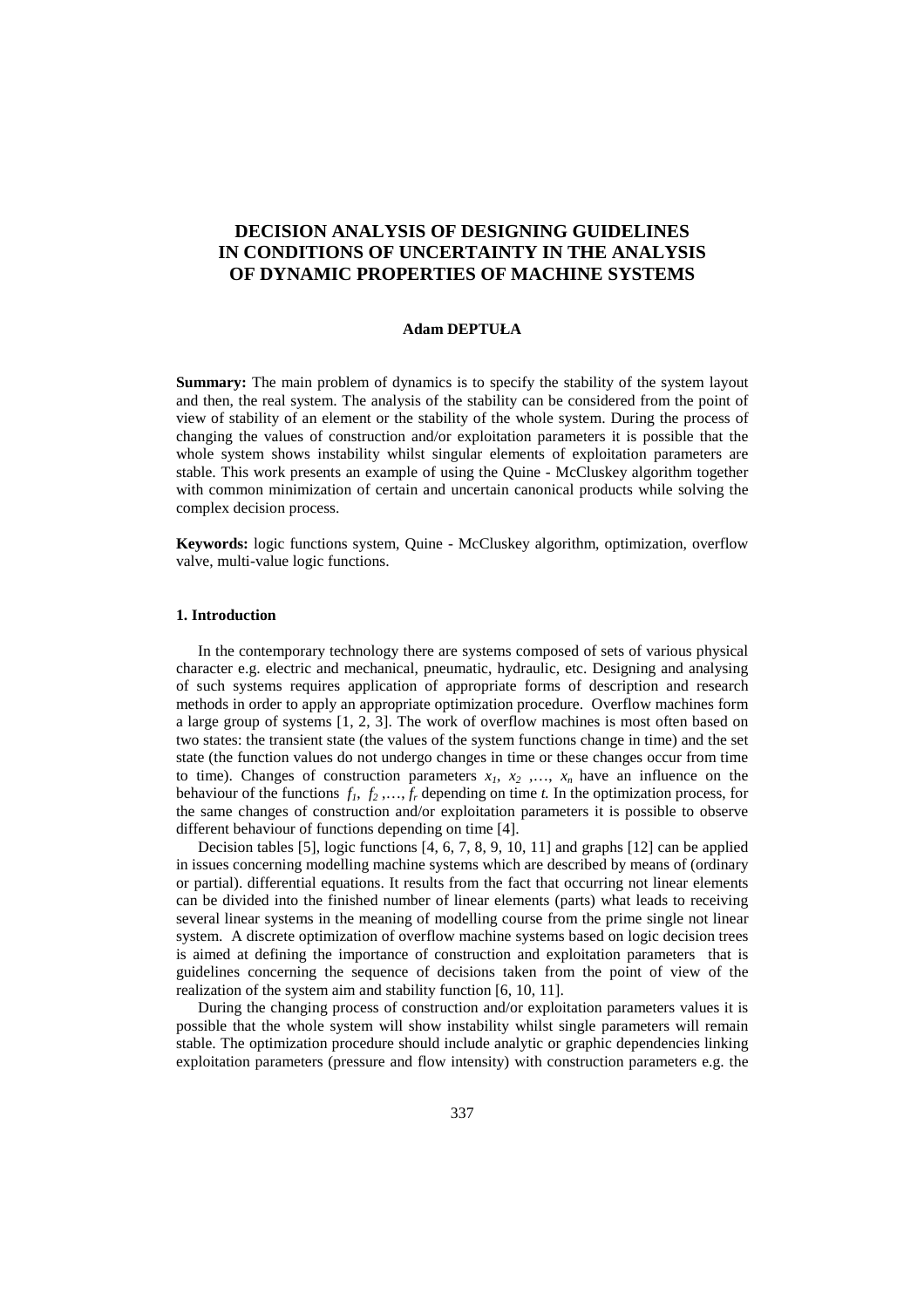spring constant. If it is certain that the criteria condition is to be fulfilled only by some functions  $f_i$  from the set of functions  $f_r$  of a given set, than the optimization takes place in the conditions of uncertainty. This work presents an example of applying the Quine – McCluskey algorithm together with the common minimization of certain and uncertain canonical products while solving the complex decision process.

## **2. Quine - McCluskey algorithm of the minimization of multi-value logic functions**

The Quine - McCluskey algorithm makes it possible to find all prime implicants of a given logic function that is there is a shortened alternative, normal form SAPN [11, 13]. The terms of incomplete gluing and elementary absorption have the main role in the search of prime implicants and are used for the APN of a given logic function. The following transformation i s called the consensus operation:

$$
A j_o(x_r) + ... + A j_{m_r-1}(x_r) = A
$$
 (1)

where:  $r = 1, ..., n$  and  $A - a$  partial elementary product, the literals of which possess variables belonging to the set:  $\{x_1, \ldots, x_{r-i}, x_{r+i}, \ldots, x_n\}$ .

The following transformation is called the operation of reduction:

$$
A j_u(x_r) + A = A \tag{2}
$$

where  $0 \le u \le m_r - 1$ ,  $1 \le r \le n$ , and *A* - a partial elementary product, the literals of which possess variables belonging to the set:  $\{x_1, \ldots, x_{r-1}, x_{r+1}, \ldots, x_n\}$ . (If the above equation takes place, then *A* absorbs  $A j_u(x_r)$ ).

#### **Example**

Successive stages of the multi-value logic function minimization: *020, 101, 200, 021, 111, 201, 210, 022, 121, 202, 211, 212, 221* can be presented in the following way:

|                | 020                                                  |                  |  |  |                | $0\quad2$                |   |  |
|----------------|------------------------------------------------------|------------------|--|--|----------------|--------------------------|---|--|
| $\mathbf{1}$   | $\boldsymbol{0}$                                     | 1                |  |  | $\overline{2}$ | $\boldsymbol{0}$         |   |  |
| $2\quad 0$     |                                                      | $\boldsymbol{0}$ |  |  | 1              | $\overline{\phantom{0}}$ | 1 |  |
|                | $0 \t2 \t1$                                          |                  |  |  | $\overline{2}$ | 1                        |   |  |
| $\mathbf{1}$   | $\mathbf{1}$                                         | 1                |  |  | ÷,             | 2                        | 1 |  |
| $\overline{2}$ | $\boldsymbol{0}$                                     | 1                |  |  | $2 -$          |                          | 1 |  |
|                | $\begin{array}{ccc} 2&1&0\\[-1mm] 0&2&2 \end{array}$ |                  |  |  |                |                          |   |  |
|                |                                                      |                  |  |  |                |                          |   |  |
|                |                                                      |                  |  |  |                |                          |   |  |
|                | $1 \t2 \t1$                                          |                  |  |  |                |                          |   |  |
|                | $2\quad0\quad2$                                      |                  |  |  |                |                          |   |  |
|                |                                                      | 1                |  |  |                |                          |   |  |
| 2 <sub>1</sub> | $\overline{2}$ 1                                     | 2                |  |  |                |                          |   |  |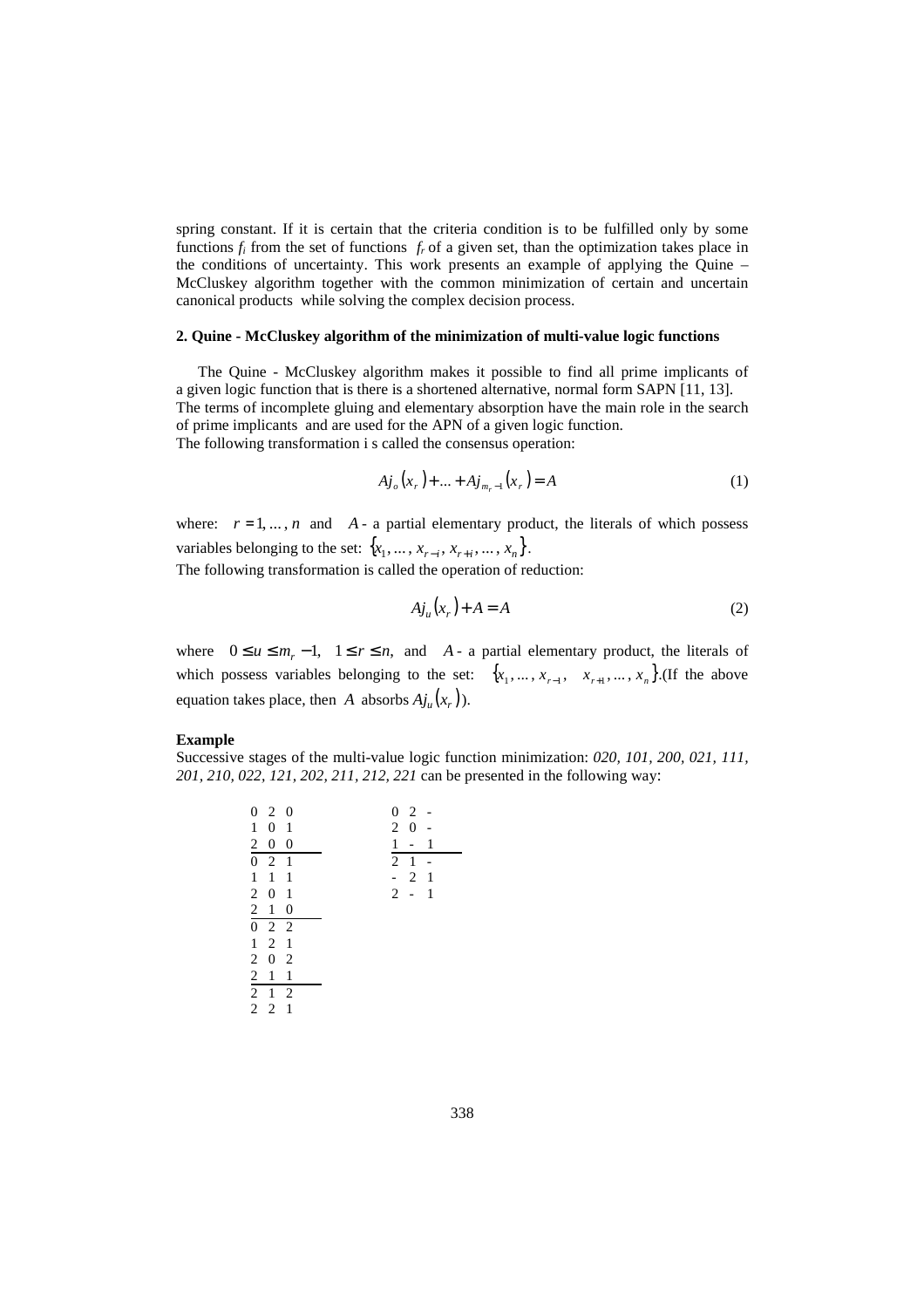|         | 020 | 200    | 101    | 021    | 201    | 210    | 1 I I | 022 | 121    | 202    |        | 212    | 221 |
|---------|-----|--------|--------|--------|--------|--------|-------|-----|--------|--------|--------|--------|-----|
| $02 -$  | *   |        |        | *      |        |        |       | *   |        |        |        |        |     |
| $20 -$  |     | $\ast$ |        |        | *      |        |       |     |        | $\ast$ |        |        |     |
| 1-1     |     |        | $\ast$ |        |        |        | *     |     | *      |        |        |        |     |
| $21 -$  |     |        |        |        |        | $\ast$ |       |     |        |        | *      | $\ast$ |     |
| $-21$   |     |        |        | $\ast$ |        |        |       |     | $\ast$ |        |        |        | ∗   |
| $2 - 1$ |     |        |        |        | $\ast$ |        |       |     |        |        | $\ast$ |        | *   |

In the end, two NAPN and MAPN of a given logic function are received and written in the form of the m-position numerical system:  $\{(02-), (20-), (1-1), (21-), (-21)\}$  and  $\{(02-),$  $(20-), (1-1), (21-), (2-1)\}.$ 

## **3. Decision analysis of designing guidelines in the analysis of dynamic parameters of the overflow valve**

#### **3.1. Overflow valve work**

The overflow valve is used in the system in order to let the excess of the pressed liquid go to the reservoir when it turns out that the output of the pump exceeds the need. The Figure 1 presents the drive system of the engine with the overflow valve [14].



Fig. 1. The driving system of the engine with the overflow valve

In the set presented in the Figure 1, the speed of the piston movement is steered by means of the throttle D. As a result of which, only a part of the liquid stream pumped by the pump P comes to the actuator. The rest of the liquid stream ( $Q_Z = Q_P - Q_D$ ) flows through the overflow valve ZP which must be constantly open because  $Q_Z > 0$ .

During the work of the overflow valve, it is necessary to take into consideration among others:

- static forces coming from the work force pressure),
- hydrodynamic forces,
- viscous friction forces,
- spring forces,
- forces resulting from the inertia of the liquid column.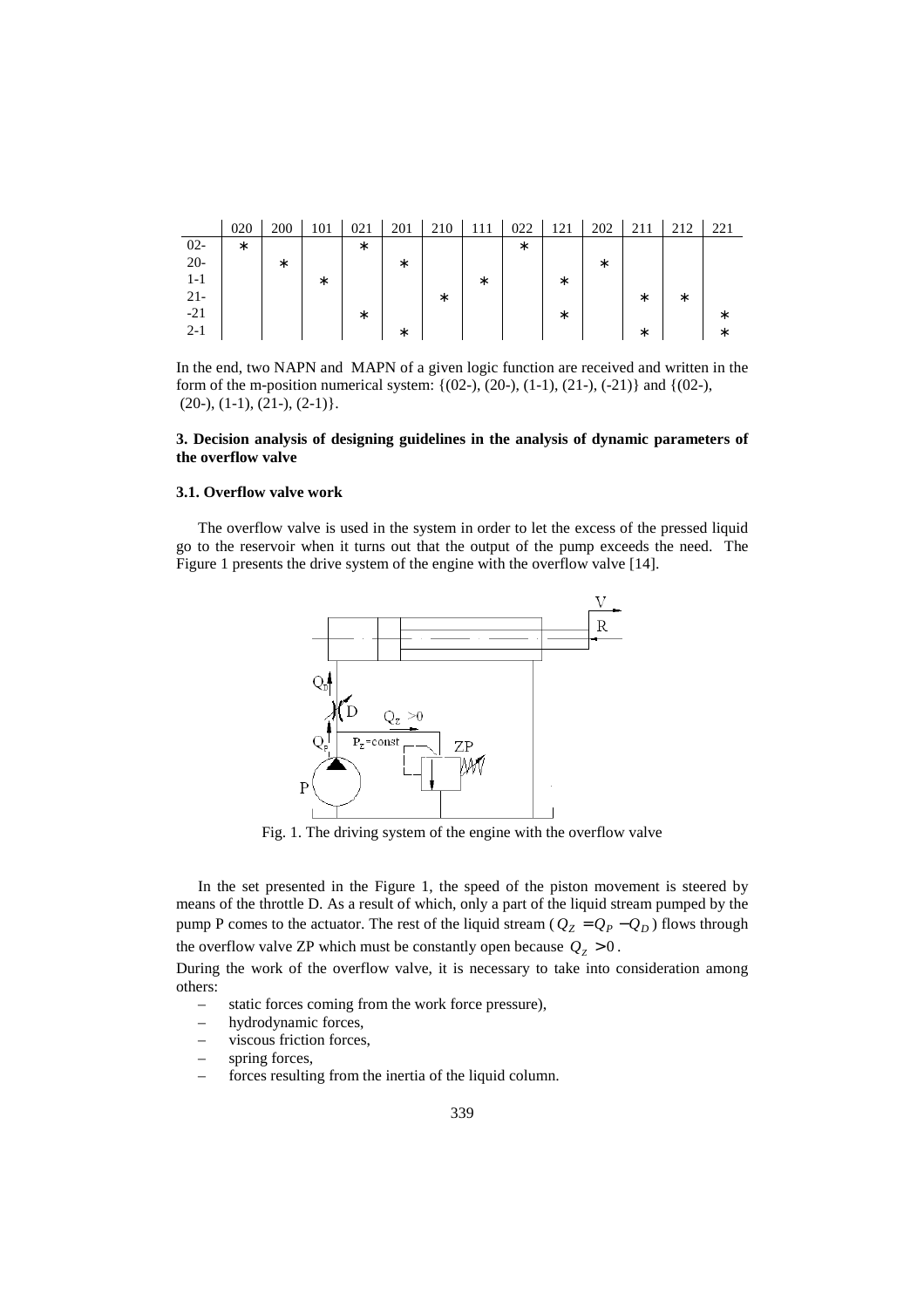Structural models are built in order to modify dynamic properties of flow systems and they reflect transformation properties of the system. Equations describing the flow of liquid through the valve (based on the mass conservation principle) are used in the construction of the valve model. There are two types of equations describing the valve work:

– the equation of forces acting on the valve seat,<br>  $-$  the equation of flows.

the equation of flows.

The equation of forces having an influence on the valve seat is presented in the following form:

$$
\frac{Q_p^2}{A_1}\rho + \rho \cdot A_2 + \rho \cdot l \frac{dQ_p}{dt} = G_{ap} + S + k \cdot x + f \frac{dx}{dt} + m \frac{d^2x}{dt^2} + \Phi \sqrt{2 \cdot \rho} \cdot \cos(v) \cdot Q_p \sqrt{p}
$$
 (3)

whereas the flow equations:

$$
Q = \mu \cdot K \cdot x \sqrt{p} + A_1 \frac{dx}{dt} + \frac{V}{B} \frac{dp}{dt}
$$
 (4)

$$
Q_p = \mu \cdot K \cdot x \sqrt{p} + A_1 \frac{dx}{dt}
$$
 (5)

where:

$$
K = \pi \cdot d_m \sqrt{\frac{2}{\rho}} \tag{6}
$$

Equations of the valve work in the non-value form used to make simulation in accordance with work are shown in the following form:

$$
\rho \frac{Q_o^2}{A_1 S_o} Q_{pw}^2 + \frac{A_2 p_o}{S_o} p_w + \frac{T_{Qp}}{T_o} \frac{dQ_{pw}}{dt_w} = 1 + \frac{kx_o}{S_o} x_w + \frac{T_f}{T_o} \frac{dx}{dt_w} + \left(\frac{T_{ms}}{T_o}\right)^2 \frac{d^2 x}{dt_w^2} + \frac{Q_{pw}}{S_o} \cos(v) Q_o Q_{pw} \sqrt{p_o} \sqrt{p_w}
$$
\n(7)

$$
Q_w = \mu x \sqrt{p_w} + \frac{T_A}{T_o} \frac{dx}{dt_w} + \frac{dp_w}{dt_w}
$$
 (8)

$$
Q_{\scriptscriptstyle{pw}} = \mu x \sqrt{p_{\scriptscriptstyle{w}}} + \frac{T_A}{T_o} \frac{dx}{dt_{\scriptscriptstyle{w}}}
$$
\n(9)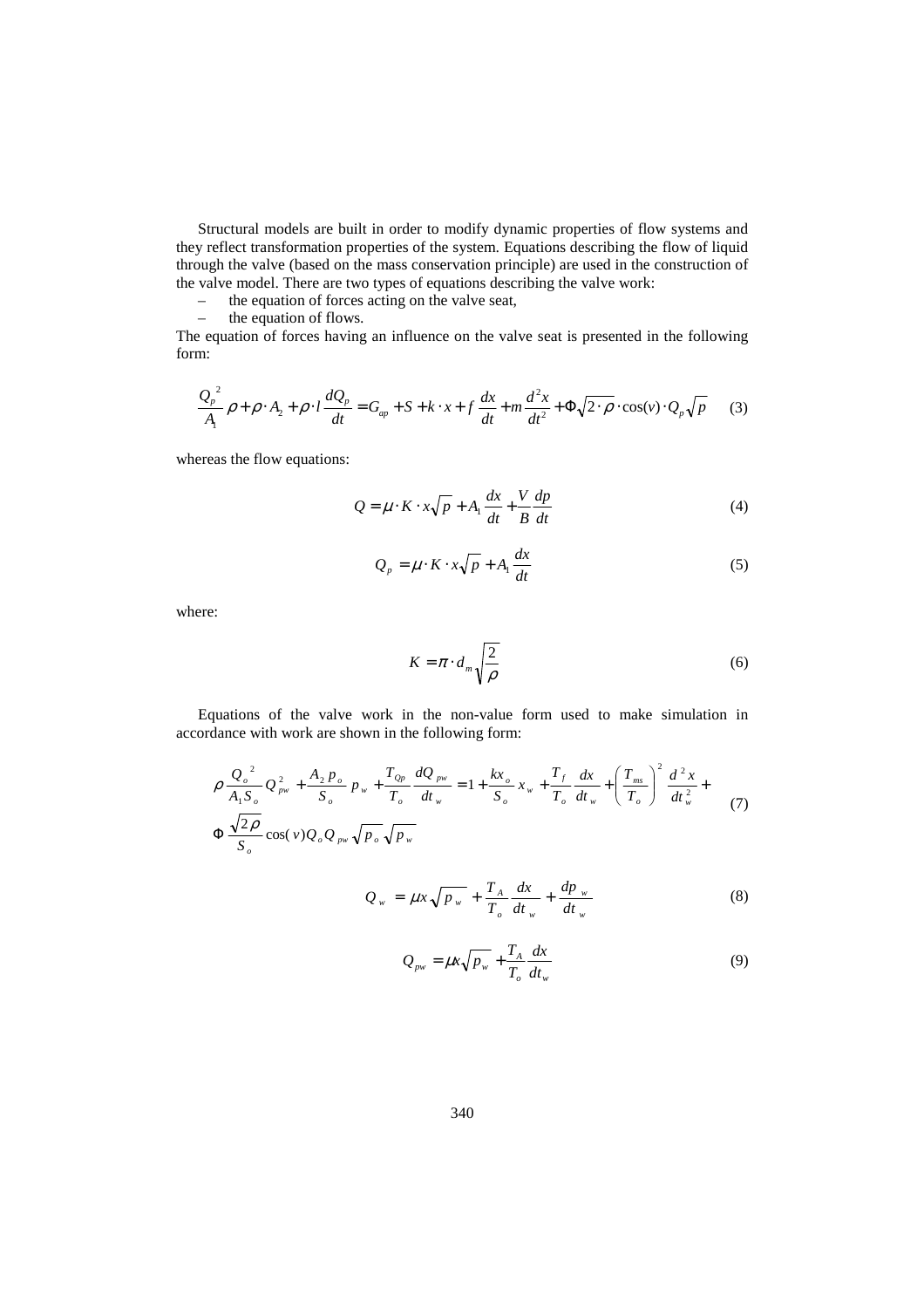#### **3.2. Importance of construction and/or exploitation parameters of the overflow valve**

The model research is made in order to select important parameters which will ensure stable work to the real system. The specification of the importance of construction and/or exploitation parameters and then the selection of appropriate optimization procedure are crucial for the model verification. The changed construction parameters of the valve are as follows:  $d$  - valve diameter,  $m$  - valve head mass and  $k$  - spring constant – during the observation of  $x$  - elevation,  $p$  - pressure and  $Q$  - flow intensity. Exploitation parameters will introduce delays which during the application of inappropriate loop gain can cause unstable work of the system. In order to perform a discrete optimization, changes in parameters are encoded as follows: 0- big reduction, 1- small reduction, 2- no change, 3 augmentation, 4- big augmentation (for *m* and *k* ) and : 0- small reduction, 1- no change, 2 augmentation (for *d*). As a result of simulation analyses made, 75 charts showing *x -* valve elevation,  $p$  - liquid pressure and  $Q$  – flow intensity have been gained for successive changes of parameters: *m, k* and *d*. In order to optimize, there is a dependency linking limits for construction and exploitation parameters [14]:

**I.** The stabilization time  $t_w < 550t_o$ ; the ratio of the maximum function value to its

value after stabilization: . max *wstab*  $\frac{w_{\text{max}}}{w_{\text{max}}}$  <2,4,

for the time course of  $x$  – elevation,  $p$  – pressure and  $Q$  flow intensity. In order to limit **I**, 25 charts have been chosen for which code changes of construction parameters *m*, *k* and *d* are shown in the table 1.

| .                | $\sim$ $\sim$ $\sim$<br>ె. | $\cdots$         | $\sim$ $\sim$ $\sim$ | $5.11$ , $1.11$  |                  |
|------------------|----------------------------|------------------|----------------------|------------------|------------------|
| $\boldsymbol{m}$ | $\boldsymbol{k}$           | $\boldsymbol{d}$ | $\boldsymbol{m}$     | $\boldsymbol{k}$ | $\boldsymbol{d}$ |
| $\boldsymbol{0}$ | $\boldsymbol{0}$           | $\mathbf{1}$     | $\mathbf{1}$         | $\overline{c}$   | $\,1$            |
| $\boldsymbol{0}$ | $\boldsymbol{0}$           | $\overline{c}$   | $\mathbf{1}$         | $\mathbf{2}$     | $\overline{2}$   |
| $\mathbf{0}$     | $\mathbf{1}$               | $\boldsymbol{0}$ | $\mathbf{1}$         | 3                | $\boldsymbol{2}$ |
| $\boldsymbol{0}$ | $\mathbf{1}$               | $\mathbf{1}$     | $\mathbf{2}$         | $\theta$         | $\overline{c}$   |
| $\boldsymbol{0}$ | 1                          | $\overline{c}$   | 2                    | $\mathbf{1}$     | $\overline{c}$   |
| $\boldsymbol{0}$ | $\overline{c}$             | $\boldsymbol{0}$ | $\overline{c}$       | 2                | $\,1$            |
| $\boldsymbol{0}$ | $\overline{2}$             | $\mathbf{1}$     | $\overline{c}$       | $\overline{2}$   | $\overline{2}$   |
| $\boldsymbol{0}$ | $\overline{2}$             | 2                | $\overline{c}$       | 3                | 2                |
| $\boldsymbol{0}$ | 3                          | $\mathbf{1}$     | 3                    | $\overline{0}$   | $\boldsymbol{2}$ |
| $\boldsymbol{0}$ | 3                          | 2                | 3                    | 1                | $\boldsymbol{2}$ |
| $\mathbf{1}$     | $\boldsymbol{0}$           | $\overline{c}$   | 3                    | 2                | $\boldsymbol{2}$ |
| $\mathbf{1}$     | $\mathbf{1}$               | $\mathbf{1}$     | 3                    | 3                | $\overline{2}$   |
| 1                | 1                          | $\overline{c}$   |                      |                  |                  |
|                  |                            |                  |                      |                  |                  |

Tab. 1. KAPN for given changes of parameters *m*, *k* and *d* values

It is necessary to notice that the criteria condition I does not allow the stability of the system work when  $m=4$ , so the Table 1 presents only two canonical products (as true versions of designing guidelines), in which *m* parameter is encoded as: *0, 1, 2* or *3*, whilst the analysis of the valve work is for change (the valence of which is 5) in the code of the *m* parameter.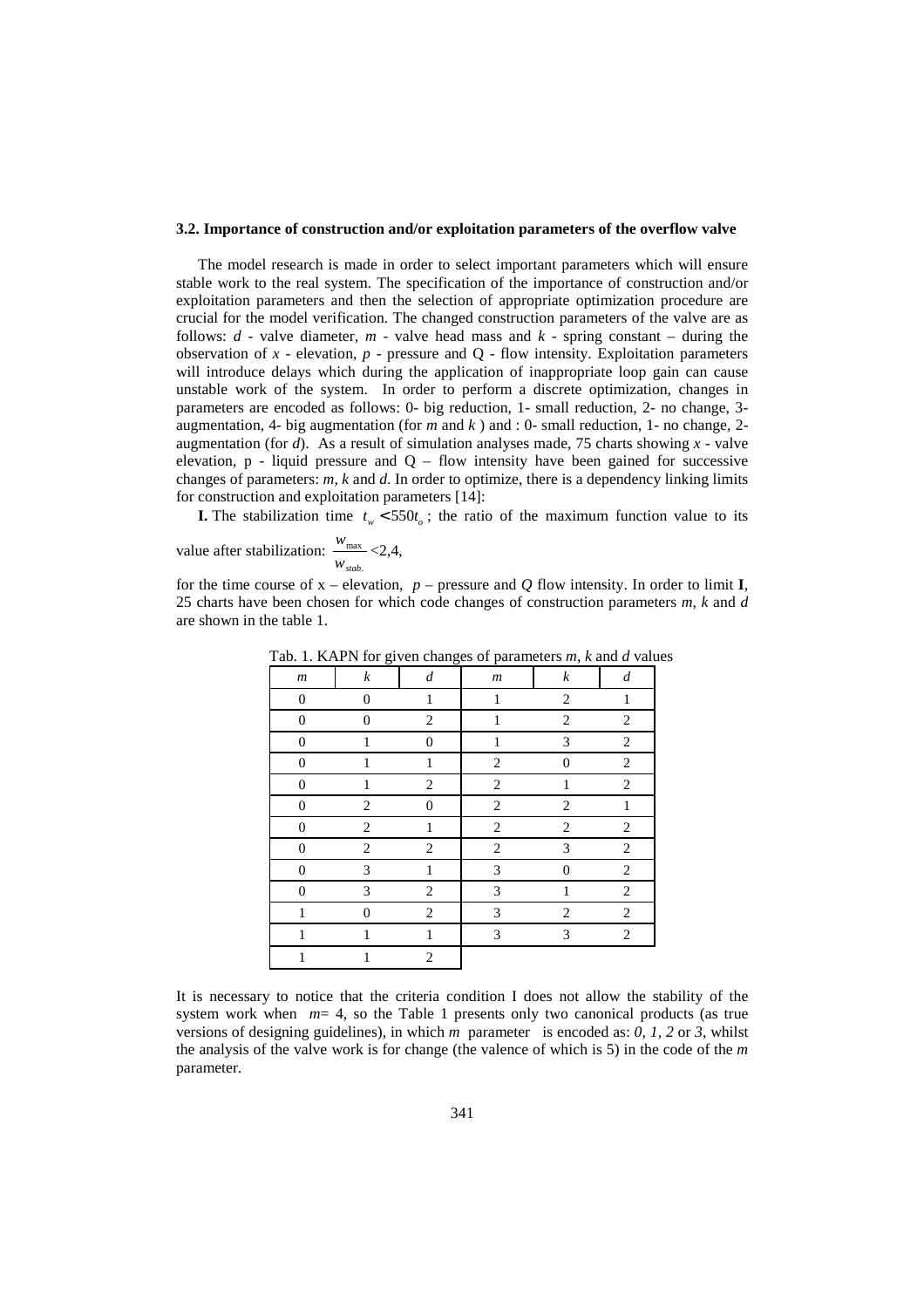The SAPN of functions from the Table 1 is shown in the Table 2.

| Tab. 2. SAPN of the function from the Table 1 |                  |   |  |  |  |  |  |  |  |  |  |
|-----------------------------------------------|------------------|---|--|--|--|--|--|--|--|--|--|
| $\boldsymbol{m}$                              | $\boldsymbol{k}$ |   |  |  |  |  |  |  |  |  |  |
|                                               |                  |   |  |  |  |  |  |  |  |  |  |
|                                               | 2                |   |  |  |  |  |  |  |  |  |  |
|                                               |                  |   |  |  |  |  |  |  |  |  |  |
|                                               |                  |   |  |  |  |  |  |  |  |  |  |
|                                               | 2                |   |  |  |  |  |  |  |  |  |  |
| 2                                             |                  |   |  |  |  |  |  |  |  |  |  |
|                                               |                  | 2 |  |  |  |  |  |  |  |  |  |
|                                               |                  | 2 |  |  |  |  |  |  |  |  |  |
| 2                                             |                  | 2 |  |  |  |  |  |  |  |  |  |
|                                               |                  |   |  |  |  |  |  |  |  |  |  |

The NAPN of functions from the Table 2 is shown in the Table 3.

| m                       | $\mathbf k$             | $\mathbf d$      | $01 -$ | $02 -$ | $0-1$  | 111    | 121    | 221    | $0 - 2$ | $1 - 2$ | $2 - 2$ | $3-2$  |
|-------------------------|-------------------------|------------------|--------|--------|--------|--------|--------|--------|---------|---------|---------|--------|
| $\mathbf{0}$            | $\mathbf{0}$            | $\mathbf{1}$     |        |        | $\ast$ |        |        |        |         |         |         |        |
| $\boldsymbol{0}$        | $\overline{0}$          | $\sqrt{2}$       |        |        |        |        |        |        | $\ast$  |         |         |        |
| $\boldsymbol{0}$        | $\,1$                   | $\boldsymbol{0}$ | $\ast$ |        |        |        |        |        |         |         |         |        |
| $\boldsymbol{0}$        | $\,1$                   | $\,1$            | $\ast$ |        | $\ast$ |        |        |        |         |         |         |        |
| $\boldsymbol{0}$        | $\overline{1}$          | $\overline{2}$   | $\ast$ |        |        |        |        |        | $\ast$  |         |         |        |
| $\boldsymbol{0}$        | $\overline{2}$          | $\boldsymbol{0}$ |        | $\ast$ |        |        |        |        |         |         |         |        |
| $\boldsymbol{0}$        | $\overline{2}$          | $\,1\,$          |        | $\ast$ | $\ast$ |        |        |        |         |         |         |        |
| $\overline{0}$          | $\overline{2}$          | $\sqrt{2}$       |        | $\ast$ |        |        |        |        | $\ast$  |         |         |        |
| $\boldsymbol{0}$        | $\overline{\mathbf{3}}$ | $\,1$            |        |        | $\ast$ |        |        |        |         |         |         |        |
| $\overline{0}$          | $\overline{3}$          | $\overline{c}$   |        |        |        |        |        |        | $\ast$  |         |         |        |
| $\,1$                   | $\boldsymbol{0}$        | $\sqrt{2}$       |        |        |        |        |        |        |         | $\ast$  |         |        |
| $\overline{1}$          | $\overline{1}$          | $\overline{1}$   |        |        |        | $\ast$ |        |        |         |         |         |        |
| $\,1$                   | $\mathbf{1}$            | $\sqrt{2}$       |        |        |        |        |        |        |         | $\ast$  |         |        |
| $\,1$                   | $\overline{c}$          | $\,1$            |        |        |        |        | $\ast$ |        |         |         |         |        |
| $\,1$                   | $\overline{c}$          | $\overline{c}$   |        |        |        |        |        |        |         | $\ast$  |         |        |
| $\,1$                   | $\overline{\mathbf{3}}$ | $\overline{c}$   |        |        |        |        |        |        |         | $\ast$  |         |        |
| $\sqrt{2}$              | $\boldsymbol{0}$        | $\sqrt{2}$       |        |        |        |        |        |        |         |         | $\ast$  |        |
| $\overline{2}$          | $\overline{1}$          | $\overline{2}$   |        |        |        |        |        |        |         |         | $\ast$  |        |
| $\overline{2}$          | $\overline{2}$          | $\overline{1}$   |        |        |        |        |        | $\ast$ |         |         |         |        |
| $\sqrt{2}$              | $\overline{2}$          | $\sqrt{2}$       |        |        |        |        |        |        |         |         | $\ast$  |        |
| $\overline{2}$          | $\overline{3}$          | $\sqrt{2}$       |        |        |        |        |        |        |         |         | $\ast$  |        |
| $\overline{3}$          | $\boldsymbol{0}$        | $\overline{2}$   |        |        |        |        |        |        |         |         |         | $\ast$ |
| $\overline{\mathbf{3}}$ | $\,1\,$                 | $\sqrt{2}$       |        |        |        |        |        |        |         |         |         | $\ast$ |
| $\overline{\mathbf{3}}$ | $\overline{c}$          | $\overline{c}$   |        |        |        |        |        |        |         |         |         | $\ast$ |
| $\mathfrak{Z}$          | $\overline{\mathbf{3}}$ | $\sqrt{2}$       |        |        |        |        |        |        |         |         |         | $\ast$ |

Tab. 3. NAPN of the function from the Table 2

After the application of the Quine – McCluskey algorithm, the NAPN and MAPN of a given logic function from the Table 3 is received: {01- ∧ 02- ∧ 0-1 ∧ 111 ∧ 121 ∧ 221 ∧ 0-2∧ 1-2∧ 2-2∧ 3-2}.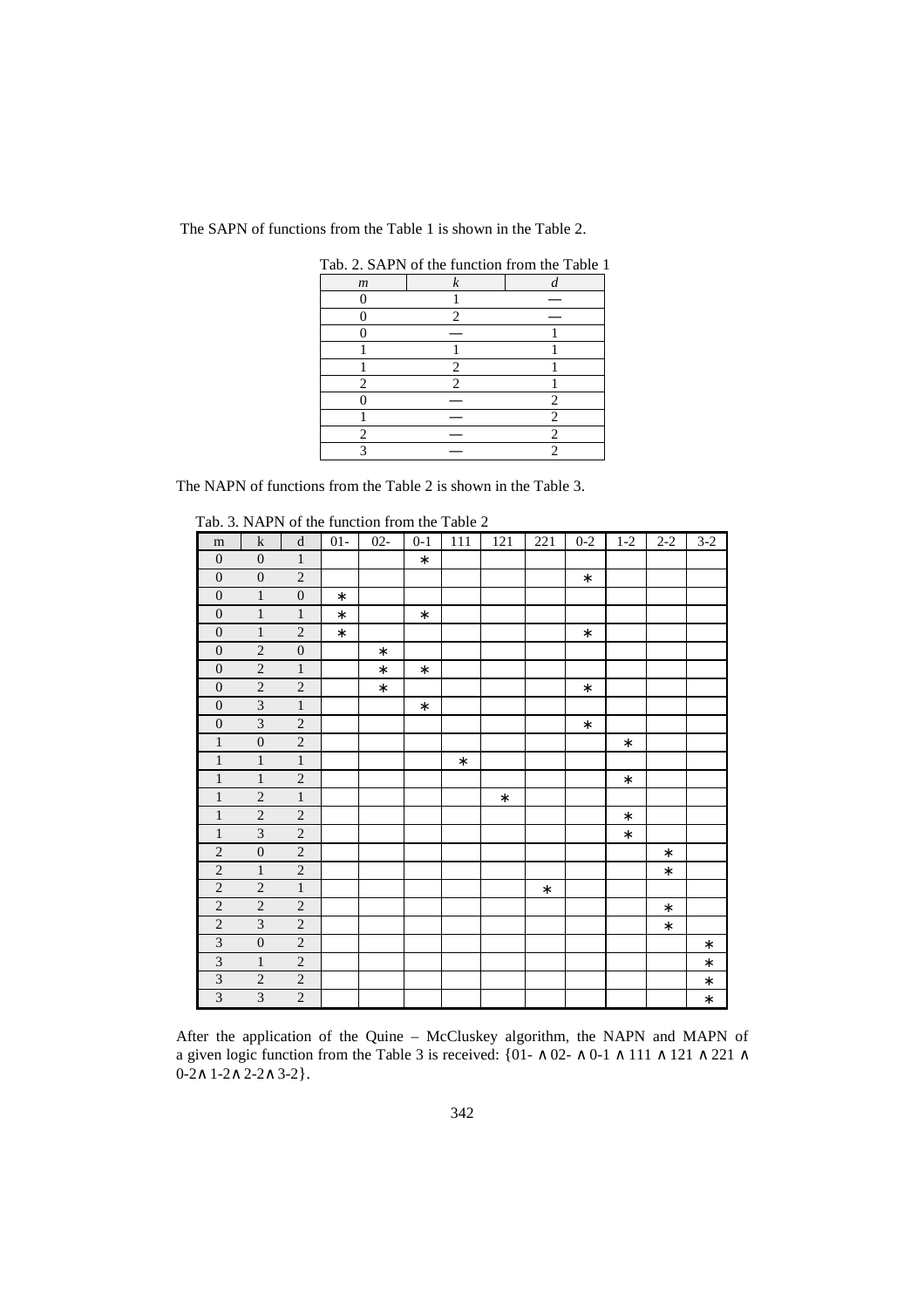The Figure 2 shows exemplary charts of the functions *x*, *Q* and *p* for the code changes of parameters (*m, k* and *d*) *33*2 and *302.* 



Fig. 2. Characteristics of the valve work for changes in the code of parameters *m*, *k* and *d: a)332, b)302* 

## **3.3. Decision analysis of designing guidelines in the conditions of uncertainty in the analysis of dynamic properties of the overflow valve**

During the changes of values of the construction and/or exploitation parameters it is possible that the whole system will be unstable whilst single parameters will be stable. If it is certain that the criteria conditions can be met only by some functions  $f_i$  from the set of functions  $f_r$  of a given system, then the optimization process takes place in the conditions of uncertainty.

For example, when introducing the criteria condition  $\mathbf{II}:$  ( $t_w$  < 1000 $t_o$ ); . max *wstab*  $\frac{w_{\text{max}}}{\sqrt{3}}$  <3,6) some time courses  $(x -$  elevation,  $p$  - pressure *or*  $Q$  – flow intensity ) are true simultaneously for the criteria condition **I** ( $t_w < 550t_o$ ; . max *wstab*  $\frac{w_{\text{max}}}{w_{\text{max}}}$  <2,4)- for the same code changes of the parameters *m, k* and *d.* 

Figure 3 presents the time course of the values *x*, *p* and *Q* (for the code changes  $m=4$ ,  $k= 0, d=2$ ), where the values *p* and *x* meet the criteria condition **II** and only the value *Q* meets the criteria condition **I**.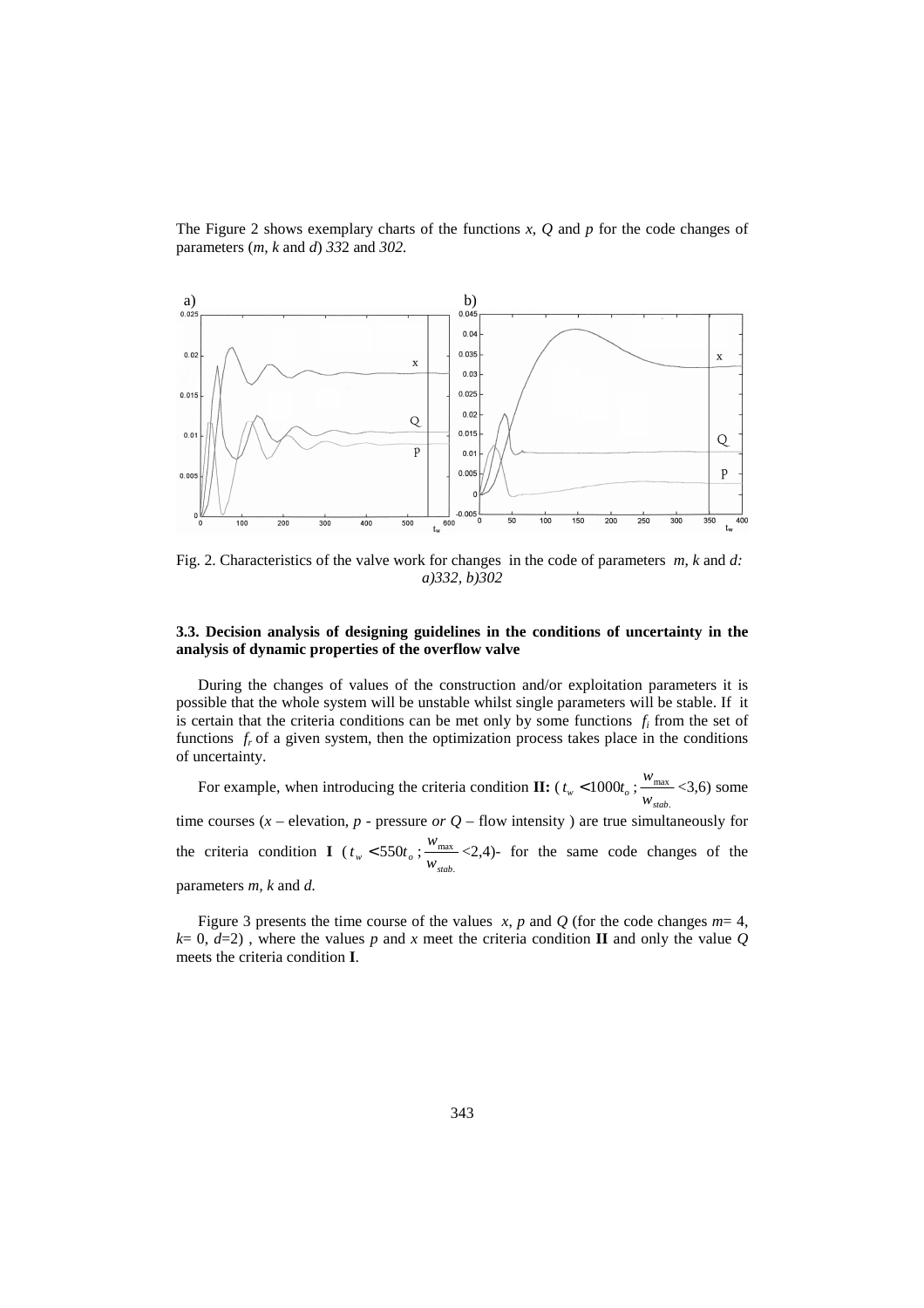

Fig. 3. Characteristics of the valve work for changes in code 402 (only *Q* meets the criteria condition I)

Figure 4 presents the time course of the values  $x$ ,  $p$  and  $Q$  (for the code changes  $m=0$ ,  $k= 0, d=0$ ), where only the values Q and x meets the criteria condition **I** ( . max *wstab*  $\frac{w_{\text{max}}}{\sqrt{2}}$  > 2,4 for *p*).



Fig. 4. Characteristics of the valve work for changes in code 000 (only *Q* and *x* meets the criteria condition I)

The canonical product of the changes in code values of parameters for which not all functions meet the criteria condition is called uncertain and is placed in parenthesis "( )". Uncertain canonical products and the certain ones take part in the gluing process.

The Table 4 contains certain canonical products from the Table 1 and uncertain products describing changes in code for which only some time courses *x, p* or *Q* still meet the limiting criteria I with the change to the criteria II:  $(211)$ ,  $(201)$ ,  $(101)$ ,  $(422)$ ,  $(412)$ , (000), (100), (402).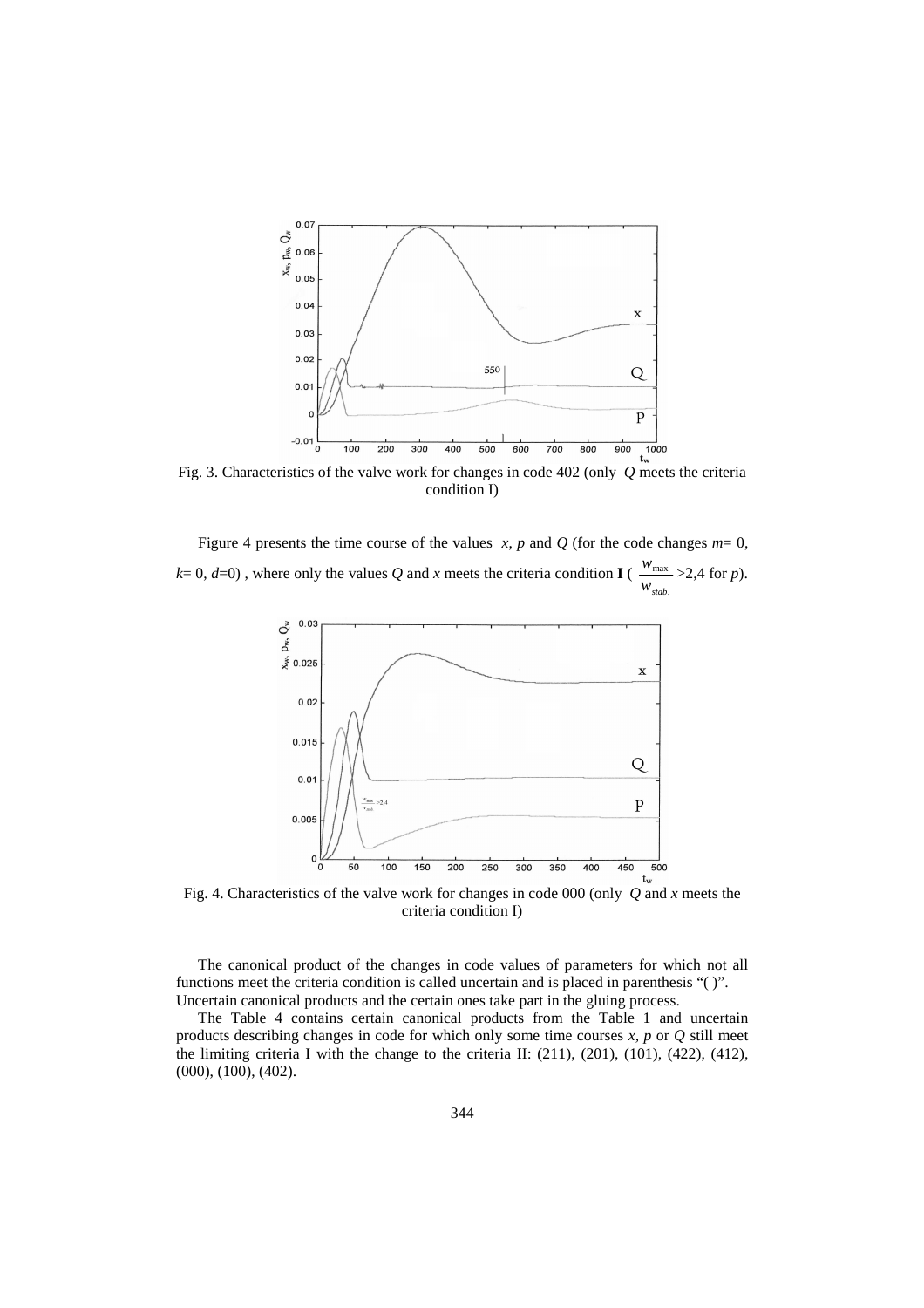| $\boldsymbol{m}$ | $\boldsymbol{k}$ | $\boldsymbol{d}$        | $\boldsymbol{m}$ | $\boldsymbol{k}$        | $\boldsymbol{d}$  |
|------------------|------------------|-------------------------|------------------|-------------------------|-------------------|
| $\boldsymbol{0}$ | $\boldsymbol{0}$ | $\,1$                   | $\overline{c}$   | $\mathbf{1}$            | $\sqrt{2}$        |
| $\boldsymbol{0}$ | $\boldsymbol{0}$ | $\overline{\mathbf{c}}$ | $\overline{c}$   | $\overline{c}$          | $\,1$             |
| $\boldsymbol{0}$ | $\mathbf{1}$     | $\boldsymbol{0}$        | $\overline{c}$   | $\overline{c}$          | $\sqrt{2}$        |
| $\boldsymbol{0}$ | $\mathbf{1}$     | $\mathbf 1$             | $\overline{c}$   | 3                       | $\overline{c}$    |
| $\boldsymbol{0}$ | $\mathbf{1}$     | $\overline{\mathbf{c}}$ | 3                | $\overline{0}$          | $\sqrt{2}$        |
| $\boldsymbol{0}$ | $\overline{c}$   | $\boldsymbol{0}$        | 3                | $\mathbf 1$             | $\sqrt{2}$        |
| $\boldsymbol{0}$ | $\sqrt{2}$       | $\,1$                   | 3                | $\overline{c}$          | $\sqrt{2}$        |
| $\boldsymbol{0}$ | $\overline{c}$   | $\overline{c}$          | 3                | 3                       | $\sqrt{2}$        |
| $\boldsymbol{0}$ | 3                | $\,1$                   | (2)              | $\mathbf{1}$            | 1)                |
| $\boldsymbol{0}$ | 3                | $\overline{\mathbf{c}}$ | (2)              | $\boldsymbol{0}$        | 1)                |
| $\mathbf{1}$     | $\boldsymbol{0}$ | $\overline{c}$          | (1)              | $\boldsymbol{0}$        | 1)                |
| $\,1$            | $\mathbf{1}$     | $\,1$                   | (4)              | $\overline{\mathbf{c}}$ | 2)                |
| $\mathbf{1}$     | $\mathbf{1}$     | $\overline{\mathbf{c}}$ | (4)              | $\mathbf{1}$            | 2)                |
| $\mathbf{1}$     | $\overline{c}$   | $\mathbf 1$             | $\overline{0}$   | $\boldsymbol{0}$        | $\left( 0\right)$ |
| $\,1$            | $\overline{c}$   | $\overline{\mathbf{c}}$ | (1)              | $\boldsymbol{0}$        | $\left( 0\right)$ |
| $\,1$            | 3                | $\overline{c}$          | (4)              | $\boldsymbol{0}$        | 2)                |
| $\overline{c}$   | $\boldsymbol{0}$ | $\overline{c}$          |                  |                         |                   |
|                  |                  |                         |                  |                         |                   |

 Tab. 4. KAPN for certain and uncertain changes in the value of parameters *m*, *k* and *d* 

The SAPN of functions from the Table 4 is shown in the Table 5.

|                  |                  | Tab. 5. SAPN of the function from the Table 4 |
|------------------|------------------|-----------------------------------------------|
| $\boldsymbol{m}$ | $\boldsymbol{k}$ | d                                             |
| $\theta$         | $\Omega$         |                                               |
| $\mathbf{0}$     |                  |                                               |
| $\overline{0}$   | $\overline{c}$   |                                               |
|                  | $\theta$         |                                               |
| 0                |                  |                                               |
|                  |                  |                                               |
|                  | $\overline{c}$   |                                               |
| $\overline{c}$   | 0                |                                               |
| $\overline{c}$   |                  |                                               |
| 2                | $\mathfrak{D}$   |                                               |
| 0                |                  | $\overline{2}$                                |
|                  |                  | 2                                             |
| $\overline{c}$   |                  | 2                                             |
| 3                |                  | $\overline{2}$                                |
|                  | 0                | $\overline{2}$                                |
|                  | $\mathfrak{D}$   | $\overline{c}$                                |
|                  |                  | $\overline{c}$                                |

| 345 |  |
|-----|--|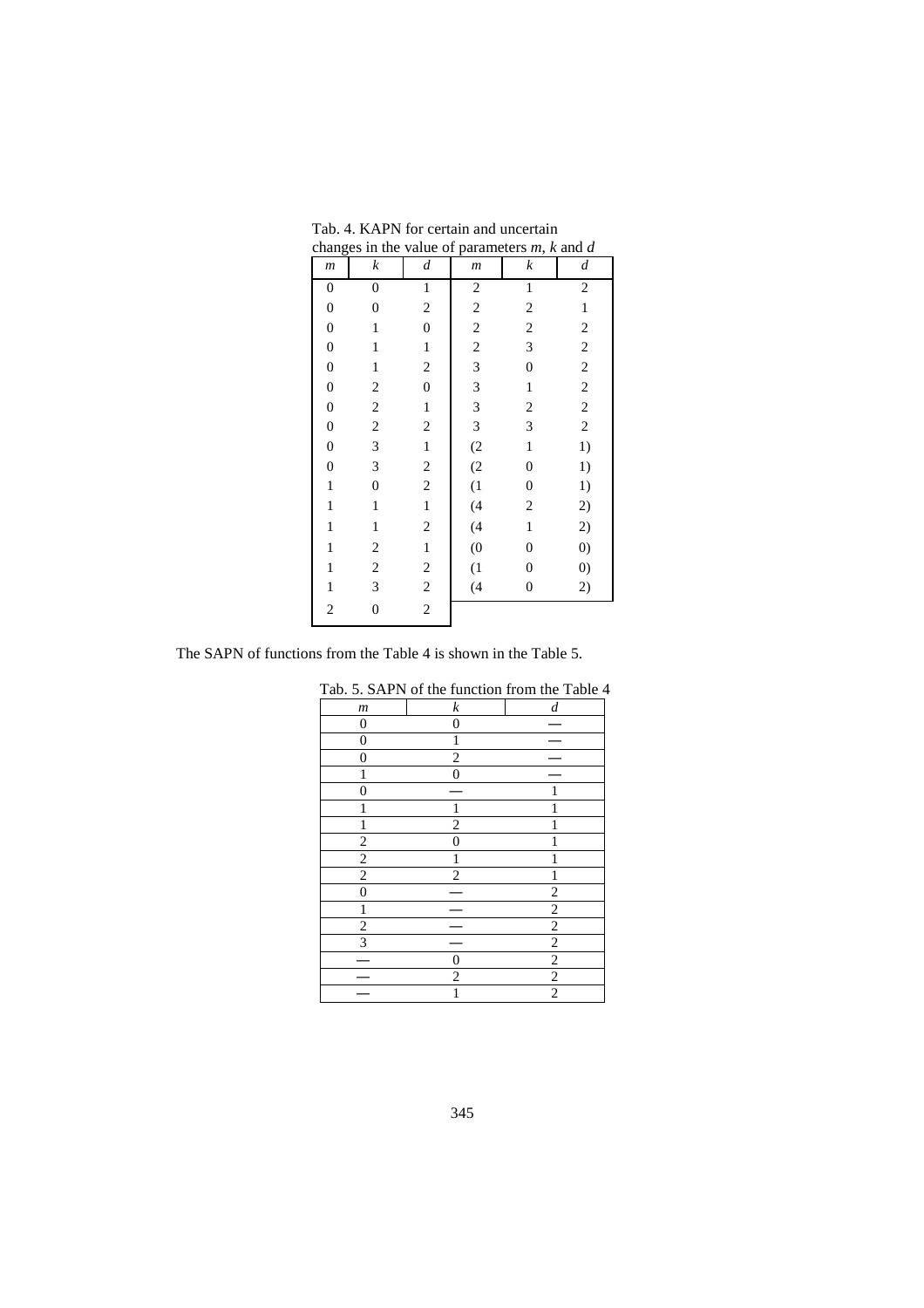| m                       | $\bf k$          | $\mathbf d$       | ${\rm m}$                | $\boldsymbol{0}$                             | $\boldsymbol{0}$ | $\boldsymbol{0}$                           | $\mathbf{1}$                       | $\boldsymbol{0}$                  | 1                            | 1                       | $\sqrt{2}$                     | $\overline{\mathbf{c}}$ | $\frac{2}{2}$ | $\boldsymbol{0}$                           | 1                                              | $\overline{c}$                             | 3                                | $\qquad \qquad -$                  | $\qquad \qquad -$                | $\overline{\phantom{0}}$      |
|-------------------------|------------------|-------------------|--------------------------|----------------------------------------------|------------------|--------------------------------------------|------------------------------------|-----------------------------------|------------------------------|-------------------------|--------------------------------|-------------------------|---------------|--------------------------------------------|------------------------------------------------|--------------------------------------------|----------------------------------|------------------------------------|----------------------------------|-------------------------------|
|                         |                  |                   | $\mathbf k$<br>${\bf d}$ | $\boldsymbol{0}$<br>$\overline{\phantom{a}}$ | 1<br>L,          | $\overline{2}$<br>$\overline{\phantom{0}}$ | $\boldsymbol{0}$<br>$\overline{a}$ | $\qquad \qquad \blacksquare$<br>1 | $\mathbf{1}$<br>$\mathbf{1}$ | $\overline{c}$<br>$\,1$ | $\overline{0}$<br>$\mathbf{1}$ | $\,1$<br>$\mathbf{1}$   | $\mathbf{1}$  | $\overline{\phantom{0}}$<br>$\overline{2}$ | $\qquad \qquad \blacksquare$<br>$\overline{2}$ | $\overline{\phantom{a}}$<br>$\overline{c}$ | $\blacksquare$<br>$\overline{2}$ | $\boldsymbol{0}$<br>$\overline{c}$ | $\overline{2}$<br>$\overline{c}$ | $\mathbf 1$<br>$\overline{c}$ |
| $\boldsymbol{0}$        | $\boldsymbol{0}$ | $\,1\,$           |                          | $\ast$                                       |                  |                                            |                                    | $\ast$                            |                              |                         |                                |                         |               |                                            |                                                |                                            |                                  |                                    |                                  |                               |
| $\boldsymbol{0}$        | $\boldsymbol{0}$ | $\overline{2}$    |                          | $\ast$                                       |                  |                                            |                                    |                                   |                              |                         |                                |                         |               | $\ast$                                     |                                                |                                            |                                  | $\ast$                             |                                  |                               |
| $\boldsymbol{0}$        | $\,1\,$          | $\boldsymbol{0}$  |                          |                                              | $\ast$           |                                            |                                    |                                   |                              |                         |                                |                         |               |                                            |                                                |                                            |                                  |                                    |                                  |                               |
| $\boldsymbol{0}$        | $\,1\,$          | $\,1\,$           |                          |                                              | $\ast$           |                                            |                                    | $\ast$                            |                              |                         |                                |                         |               |                                            |                                                |                                            |                                  |                                    |                                  |                               |
| $\boldsymbol{0}$        | $\mathbf{1}$     | $\overline{c}$    |                          |                                              | $\ast$           |                                            |                                    |                                   |                              |                         |                                |                         |               | *                                          |                                                |                                            |                                  |                                    |                                  | $\ast$                        |
| $\boldsymbol{0}$        | $\overline{2}$   | $\boldsymbol{0}$  |                          |                                              |                  | $\ast$                                     |                                    |                                   |                              |                         |                                |                         |               |                                            |                                                |                                            |                                  |                                    |                                  |                               |
| $\boldsymbol{0}$        | $\overline{c}$   | $\,1$             |                          |                                              |                  | $\ast$                                     |                                    |                                   |                              |                         |                                |                         |               |                                            |                                                |                                            |                                  |                                    |                                  |                               |
| $\mathbf{0}$            | $\overline{2}$   | $\overline{2}$    |                          |                                              |                  | $\ast$                                     |                                    |                                   |                              |                         |                                |                         |               | $\ast$                                     |                                                |                                            |                                  |                                    | $\ast$                           |                               |
| $\boldsymbol{0}$        | $\overline{3}$   | $\overline{1}$    |                          |                                              |                  |                                            |                                    | $\ast$                            |                              |                         |                                |                         |               |                                            |                                                |                                            |                                  |                                    |                                  |                               |
| $\boldsymbol{0}$        | $\overline{3}$   | $\overline{2}$    |                          |                                              |                  |                                            |                                    |                                   |                              |                         |                                |                         |               | $\ast$                                     |                                                |                                            |                                  |                                    |                                  |                               |
| $\,1\,$                 | $\overline{0}$   | $\overline{c}$    |                          |                                              |                  |                                            | $\ast$                             |                                   |                              |                         |                                |                         |               |                                            | $\ast$                                         |                                            |                                  | $\ast$                             |                                  |                               |
| $\,1\,$                 | $\,1\,$          | $\,1$             |                          |                                              |                  |                                            |                                    |                                   | $\ast$                       |                         |                                |                         |               |                                            |                                                |                                            |                                  |                                    |                                  |                               |
| $\mathbf{1}$            | $\mathbf{1}$     | $\sqrt{2}$        |                          |                                              |                  |                                            |                                    |                                   |                              |                         |                                |                         |               |                                            | $\ast$                                         |                                            |                                  |                                    |                                  | $\ast$                        |
| $\,1\,$                 | $\overline{c}$   | $\,1\,$           |                          |                                              |                  |                                            |                                    |                                   |                              | $\ast$                  |                                |                         |               |                                            |                                                |                                            |                                  |                                    |                                  |                               |
| $\mathbf{1}$            | $\overline{2}$   | $\overline{2}$    |                          |                                              |                  |                                            |                                    |                                   |                              |                         |                                |                         |               |                                            | $\ast$                                         |                                            |                                  |                                    | $\ast$                           |                               |
| $\mathbf{1}$            | $\overline{3}$   | $\overline{2}$    |                          |                                              |                  |                                            |                                    |                                   |                              |                         |                                |                         |               |                                            | $\ast$                                         |                                            |                                  |                                    |                                  |                               |
| $\overline{c}$          | $\boldsymbol{0}$ | $\overline{2}$    |                          |                                              |                  |                                            |                                    |                                   |                              |                         |                                |                         |               |                                            |                                                | $\ast$                                     |                                  | $\ast$                             |                                  |                               |
| $\overline{2}$          | $\,1$            | $\overline{c}$    |                          |                                              |                  |                                            |                                    |                                   |                              |                         |                                |                         |               |                                            |                                                | $\ast$                                     |                                  |                                    |                                  | $\ast$                        |
| $\overline{2}$          | $\overline{2}$   | $\overline{1}$    |                          |                                              |                  |                                            |                                    |                                   |                              |                         |                                |                         | $\ast$        |                                            |                                                |                                            |                                  |                                    |                                  |                               |
| $\overline{c}$          | $\overline{c}$   | $\sqrt{2}$        |                          |                                              |                  |                                            |                                    |                                   |                              |                         |                                |                         |               |                                            |                                                | $\ast$                                     |                                  |                                    | $\ast$                           |                               |
| $\overline{2}$          | $\overline{3}$   | $\overline{2}$    |                          |                                              |                  |                                            |                                    |                                   |                              |                         |                                |                         |               |                                            |                                                | $\ast$                                     |                                  |                                    |                                  |                               |
| $\overline{3}$          | $\boldsymbol{0}$ | $\overline{2}$    |                          |                                              |                  |                                            |                                    |                                   |                              |                         |                                |                         |               |                                            |                                                |                                            | $\ast$                           | $\ast$                             |                                  |                               |
| $\overline{\mathbf{3}}$ | $\mathbf{1}$     | $\sqrt{2}$        |                          |                                              |                  |                                            |                                    |                                   |                              |                         |                                |                         |               |                                            |                                                |                                            | $\ast$                           |                                    |                                  | $\ast$                        |
| $\overline{\mathbf{3}}$ | $\overline{c}$   | $\sqrt{2}$        |                          |                                              |                  |                                            |                                    |                                   |                              |                         |                                |                         |               |                                            |                                                |                                            | $\ast$                           |                                    |                                  |                               |
| $\overline{3}$          | 3                | $\overline{2}$    |                          |                                              |                  |                                            |                                    |                                   |                              |                         |                                |                         |               |                                            |                                                |                                            | $\ast$                           |                                    | $\ast$                           |                               |
| (2)                     | $\,1\,$          | 1)                |                          |                                              |                  |                                            |                                    |                                   |                              |                         |                                |                         |               |                                            |                                                |                                            |                                  |                                    |                                  |                               |
| (2)                     | $\boldsymbol{0}$ | 1)                |                          |                                              |                  |                                            |                                    |                                   |                              |                         |                                |                         |               |                                            |                                                |                                            |                                  |                                    |                                  |                               |
| (1)                     | $\boldsymbol{0}$ | 1)                |                          |                                              |                  |                                            |                                    |                                   |                              |                         |                                |                         |               |                                            |                                                |                                            |                                  |                                    |                                  |                               |
| (4)                     | $\overline{c}$   | 2)                |                          |                                              |                  |                                            |                                    |                                   |                              |                         |                                |                         |               |                                            |                                                |                                            |                                  |                                    |                                  |                               |
| (4)                     | $\,1\,$          | 2)                |                          |                                              |                  |                                            |                                    |                                   |                              |                         |                                |                         |               |                                            |                                                |                                            |                                  |                                    |                                  |                               |
| (0)                     | $\boldsymbol{0}$ | $\left( 0\right)$ |                          |                                              |                  |                                            |                                    |                                   |                              |                         |                                |                         |               |                                            |                                                |                                            |                                  |                                    |                                  |                               |
| (1)                     | $\boldsymbol{0}$ | $\left( 0\right)$ |                          |                                              |                  |                                            |                                    |                                   |                              |                         |                                |                         |               |                                            |                                                |                                            |                                  |                                    |                                  |                               |
| (2)                     | $\mathbf{0}$     | 2)                |                          |                                              |                  |                                            |                                    |                                   |                              |                         |                                |                         |               |                                            |                                                |                                            |                                  |                                    |                                  |                               |

Tab. 6. NAPN of the function from the Table 5

After the application of the Quine – McCluskey algorithm, the NAPN and MAPN of a given logic function from the Table 6 is received: {01- ∧ 02- ∧ 0-1 ∧ 111 ∧ 121 ∧ 221 ∧ 0-2∧ 1-2∧ 2-2∧ 3-2}.

Uncertain canonical products (211), (201), (101), (422), (412), (000), (100), (402) take part in the consensus process when forming the SAPN logic function, whilst they are not taken into consideration when looking for prime implicants of a given function (Table 6). As a result, the canonical products: 201 and 211 possess blank columns in the Table 6 (NAPN of a given function). Elementary products: 00-; 10-; -02; -22; -12 (earlier gluing in the SAPN of the function from the Table 5), possess a mark in one place thanks to uncertain canonical products that is they do not include all possible asterisks (\*) in their columns (Table 6).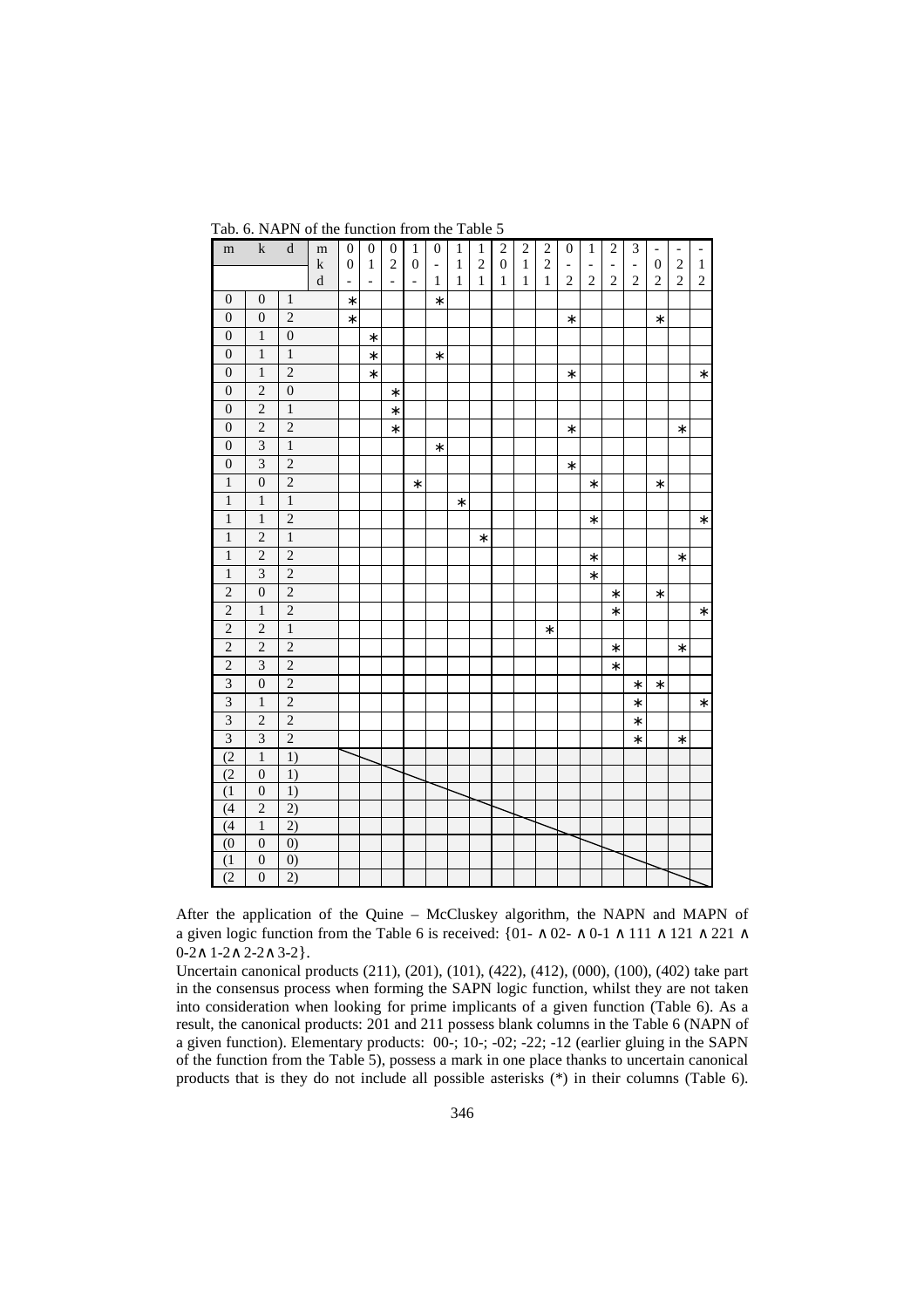When taking into consideration uncertain changes in code, we get a higher number of elementary products gluing in the SAPN of the logic function (Table 5), whereas the MAPN form of the multi-value function from the Table 3 is equivalent to the MAPN for the Table 6.

### **4. Conclusion**

The model analysis is made in order to select important parameters which ensure stable work to the real system. Due to the fact that phenomena occurring during the media flow are quite often described not precisely enough, it is often necessary to make an analysis in conditions of uncertainty. In the analysed example of the overflow valve work, the changing of the criteria condition **I** (rigorous) ( $t_w < 550t_o$ ; max *wstab*  $\frac{w_{\text{max}}}{w_{\text{max}}}$  <2,4) to the criteria

condition **II** (liberal) ( $t_w < 1000t_o$ ; . max *wstab*  $\frac{w_{\text{max}}}{w_{\text{max}}}$  <2,4) causes that the number of combinations of

.

changes in construction parameters *m, k* and *d*, ensuring the stable work, increases. It means that the number of true versions increases that is the number of versions meeting optimization requirements for which time course of the analysed values *x, p* and *Q* simultaneously meet the limit II. However, it is possible to differentiate uncertain designing guidelines from the whole set of true solutions that is the guidelines for which some of the analysed values still meet the rigorous condition I. Such changes in the parameters code together with certain guidelines take part in the optimization process. Such a process makes it possible for the analysed functions to have an influence on the variables one by one. In this way, it is possible to get more information concerning the importance of the analysed parameters.

In the analysed example, the form of the MAPN of the multi-value function from the Table 3 is equivalent to the MAPN from the Table 6. However, it is necessary to highlight that for certain designing guidelines (Tab. 1) the valence of the *m* parameter is 4, whereas after taking into consideration uncertain guidelines its valence is 5 (Tab. 4). Moreover, there is too small number of uncertain guidelines in the analysed example. In a general case (removing the influence of the valence and increasing the number of uncertain products) it is possible to receive a smaller number of the most important designing guidelines.

#### **References**

- 1. Stępniewski M.: Pompy. WNT Warszawa, 1994.
- 2. Suzuki K, Urata E.: Improvement of Cavitation Resistive Property of a Water Hydraulic Relief Valve. Proc. The Eighth SICFP, 1, 2003, pp. 265-276.
- 3. Francis J., Betts P. L.: Modelling Incompressible Flow in a Pressure Relief Valve. Proceedings of the Institution of Mechanical Engineers, Part E: Journal of Process Mechanical Engineering, Vol. 211, No. 2/1997, 83-93.
- 4. Deptuła A.: Analiza porównawcza optymalnych zmodyfikowanych drzew logicznych w ocenie odporności parametrów układu na zmiany warunków pracy. XXXVIII Konf. Zast. Mat., Zakopane 2009. Inst. Mat. PAN, Warszawa, 2009.
- 5. Cholewa W., Kaźmierczak J.: Diagnostyka techniczna maszyn. Przetwarzanie cech sygnałów. Skrypt nr 1904, Politechnika Śląska, Gliwice, 1995.